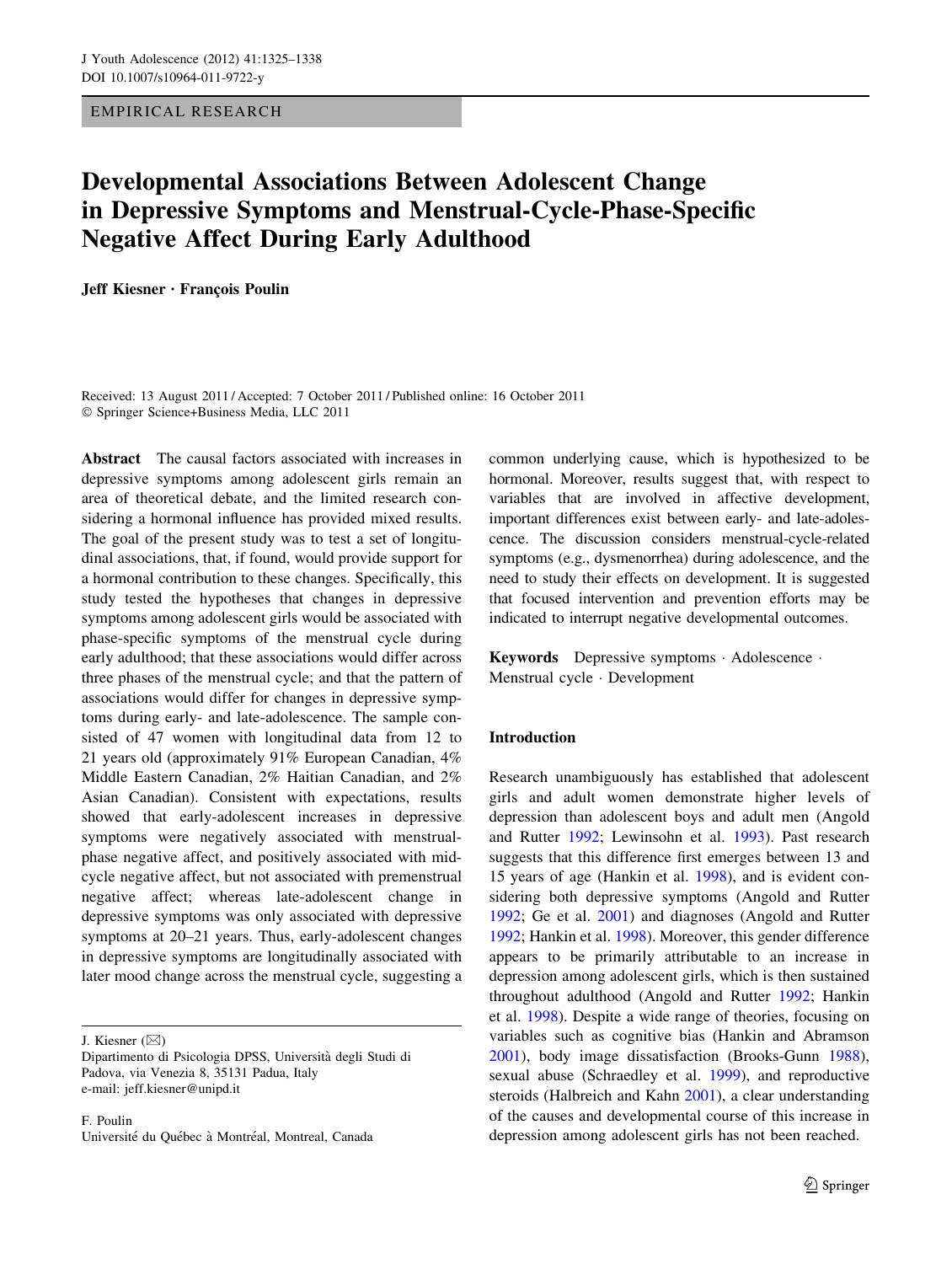Although past research has not provided strong evidence supporting the theoretical position that reproductive steroids play an important role in the affective changes observed among adolescent girls (see below), research has demonstrated the importance of reproductive steroids in affective changes associated with other reproductive-lifecycle events, including the menstrual cycle, the postpartum, and menopause (see Steiner et al. [2003,](#page-13-0) for a review). Moreover, individual affective responses to these reproductive-life-cycle events are associated with each other. For example, women who experience PMS are more likely to experience post-partum depression (Bloch et al. [2005\)](#page-12-0), and menopausal depression (Freeman et al. [2004](#page-12-0)), and women who experience post-partum depression are more likely to experience menopausal depression (Stewart and Boydell [1993\)](#page-13-0). These established associations between affective response to different reproductive-life-cycle events provide the theoretical basis for the present study. Specifically, the present study tests whether changes in girls' depressive symptoms during adolescence are associated with negative affect across different phases of the menstrual cycle, during early adulthood. Because the proposed link between early changes in depressive symptoms and menstrual-cycle-related negative affect depends on putative effects of reproductive steroids, the introduction will briefly discuss the relevant literature regarding the associations between reproductive steroids and affective symptoms, and the important individual differences in these associations.

During adolescence there are significant changes in reproductive steroids (e.g., progesterone and estrogen), with an obvious and well-established differentiation between males and females regarding levels and fluctuations. Following adolescence, women continue to experience large cyclical changes in these steroids, synchronous with the menstrual cycle. Considering that these steroids have been linked with depression (see for reviews, Halbreich and Kahn [2001;](#page-12-0) Rubinow and Schmidt [2006](#page-13-0)), as well as specific modulatory effects on neurotransmitter systems that are associated with depression, such as GABA (Epperson et al. [2002;](#page-12-0) Majewska et al. [1986](#page-13-0)) and serotonin (Dubrovsky [2005\)](#page-12-0), these steroids would appear to be prime candidates for better understanding the increase of depressive symptoms among adolescent girls.

Past reviews of the literature within psychology, however, have concluded that there is little support for the hypothesis that female reproductive steroids contribute to the increase in depressive symptoms among adolescent girls (Hankin and Abramson [2001](#page-12-0); Nolen-Hoeksema and Girgus [1994](#page-13-0)). These conclusions are based on evidence showing that levels of reproductive steroids among adolescent girls are either weakly

associated with depressive symptoms (Brooks-Gunn and Warren [1989;](#page-12-0) Paikoff et al. [1991](#page-13-0)) or not at all associated with these symptoms (Susman et al. [1987](#page-13-0); Susman et al. [1991](#page-13-0)). However, a more recent study, considering a sample of  $n = 465$  girls (9–15 year olds), found strong effects of both estrogen and testosterone on depression (Angold et al. [1999](#page-12-0)). Therefore, conclusions of null effects are far from being established.

More important than the mixed results across these studies is recent work showing that individual differences in sensitivity to reproductive steroids (e.g., strength and valence of response), rather than their serum levels, are responsible for the affective changes associated with them (see Rubinow and Schmidt [2006](#page-13-0), for discussion). These individual differences in sensitivity appear to vary as a function of both strength of response, as well as the valence of that response, and are highlighted by studies showing idiosyncratic responses to hormonal interventions used in clinical treatment of Premenstrual Syndrome/Premenstrual Dysphoric Disorder (PMS/PMDD). For example, the pharmacological suppression of ovarian activity results in symptom relief for about 50% of PMS/PMDD patients, but a ''non-response'' (Schmidt et al. [1998](#page-13-0)) or a worsening of symptoms (Bancroft et al. [1987\)](#page-12-0) for the other 50% of patients. Moreover, those who improved following ovarian suppression demonstrated a return of symptoms when either progesterone or estrogen was pharmacologically reintroduced, and women without PMS showed no changes in symptoms during ovarian suppression or hormonal replacement (Schmidt et al. [1998](#page-13-0)). Although these studies on pharmacological interventions with PMS/PMDD patients may not seem relevant for the present study, the results are very important because they show that some women respond positively, others negatively, and others show no change, to the same hormonal alterations.

Research also has demonstrated the importance of studying individual differences in psychological changes that are synchronous with the menstrual-cycle. For example, although physical and psychological symptoms of the menstrual cycle are correlated (Kiesner [2009](#page-12-0)), some women demonstrate negative psychological changes (e.g., negative mood), others positive psychological changes (e.g., positive mood), and others no change, in relationship to the same physical symptoms of the menstrual cycle (Kiesner and Pastore [2010](#page-12-0)). Moreover, it recently was shown that, whereas 61% of a sample of 213 female university students demonstrated a premenstrual increase and a mid-cycle decrease in depression/anxiety (classic PMS pattern), about 13% of the sample demonstrated the exact opposite pattern, with a mid-cycle high and premenstrual low in symptoms, and 26% showed no cyclical variation (Kiesner [2011](#page-12-0)). These important individual differences may help explain why some past studies have not found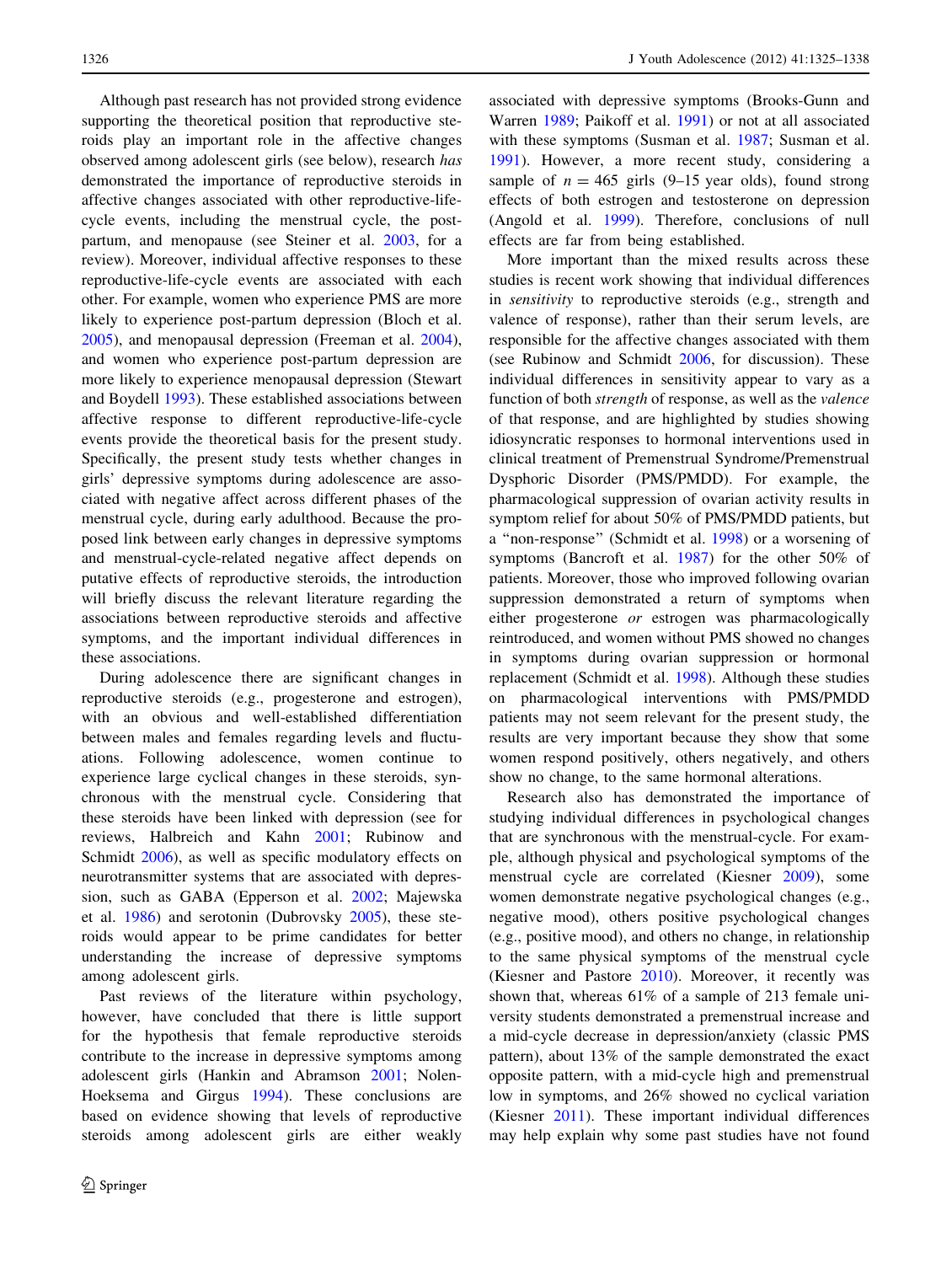main effects for menstrual-cycle phase on symptoms of anxiety and depression (see, for example, Golub and Harrington [1981](#page-12-0)).

In addition to demonstrating the existence of very heterogeneous symptom-response profiles across individual women, these findings clearly indicate that simply testing for main effects of steroids and menstrual-cycle phase is not adequate, or appropriate, for understanding their potential contributions to psychological wellness. Therefore, rather than test for associations between affect and pubertal stage, or affect and menstrual phase, in the present study we test for a correlation between change in affect across puberty and change in affect across different phases of the menstrual cycle. This approach is conceptually analogous to research testing for associations between individual affective response to different reproductive-lifecycle events (as discussed above). Importantly, consistent with findings discussed above (Kiesner, [2011\)](#page-12-0), this approach does not assume that all women respond in the same way to the same hormonal changes.

# Present Study

In the present study, it is hypothesized that change in depressive symptoms across adolescence will be correlated with change in affect across the menstrual cycle in young adulthood. However, finding an association between affective change during adolescence and later affective change across the menstrual cycle, would not itself provide strong evidence in support of a hormonal link between these temporally distal changes. Therefore, a very specific set of hypotheses are tested, that, if confirmed, would make alternative explanations very unlikely.

These specific hypotheses derive from the general hypothesis that, for individual women, similar affective changes will be observed in moments of similar hormonal change. The hormonal changes that are relevant to the present study are those associated with (a) different developmental periods across adolescence, and (b) different phases of the menstrual cycle. For example, early pubertal maturation for girls is associated with a significant increase in reproductive steroids, which then show significant increases and decreases across the menstrual cycle, throughout adulthood. By considering different moments of pubertal development, and different phases of the menstrual cycle, it is possible to test a very specific set of hypotheses. These hypotheses are: (a) that changes in depressive symptoms during adolescence will be associated with phase-specific affective symptoms of the menstrual cycle during early adulthood; (b) these associations will differ across three phases of the menstrual cycle; and (c) the pattern of effects will differ for changes in depressive symptoms during early- and late-adolescence. Two important design aspects of the present study make possible these hypothesis tests.

The first important design aspect of the present study is that individual response to three phases of the menstrual cycle are measured. This is important because these separate phases are characterized by very different hormonal milieus. For example, whereas the menstrual phase (early follicular) is characterized by very low levels of both progesterone and estrogen, the mid-cycle phase (ovulatory) is associated with a spike in estrogen, but low levels of progesterone, and the premenstrual phase (late luteal) is characterized by high levels of progesterone, and moderate levels of estrogen. If adolescent changes in depressive symptoms (increase or decrease) are caused by changing steroid levels (developmental increases that start before menarche and continue after menarche, Dorn et al. [1999](#page-12-0)), then we should expect that those early changes in depressive symptoms would show phase-specific associations with individual response to the three menstrual-cycle phases. Specifically, it is hypothesized that increases in depressive symptoms during adolescence will be correlated positively with negative affect during the phases of the menstrual cycle that are characterized by high or increasing levels of steroids (mid-cycle and premenstrual), and a negative correlation with negative affect in the phase of the cycle that is characterized by low levels of steroids (menstrual phase). Thus, by measuring affective response to these specific menstrual-cycle phases, it is possible to test the hypothesis that associations between prior changes in depressive symptoms and later response to the menstrual cycle vary across the different menstrual-cycle phases.

The second important design aspect of the present study is that depressive symptoms are measured across adolescence, allowing us to examine changes in these symptoms during early adolescence as well as late adolescence. Specifically, in the present study we examine changes in depressive symptoms from 12–13 to 14–15 years old, and changes from 14–15 to 16–17 years old (see methods section for explanation of age groupings). Because the average age of menarche is approximately 12.5 years old, and is associated with important developmental changes in the Hypothalamic-Pituitary–Gonadal (HPG) axis (the endocrine system that governs the menstrual cycle), changes in depressive symptoms during early adolescence are temporally closer to the maturation of the HPG axis, as compared to changes in depressive symptoms that occur later in adolescence. Therefore, it could be hypothesized that changes in depression during early adolescence are more strongly linked with the changing milieu of hormones associated with the developmental maturation of the HPG axis. For example, past research has shown that adolescent girls are more vulnerable to depression,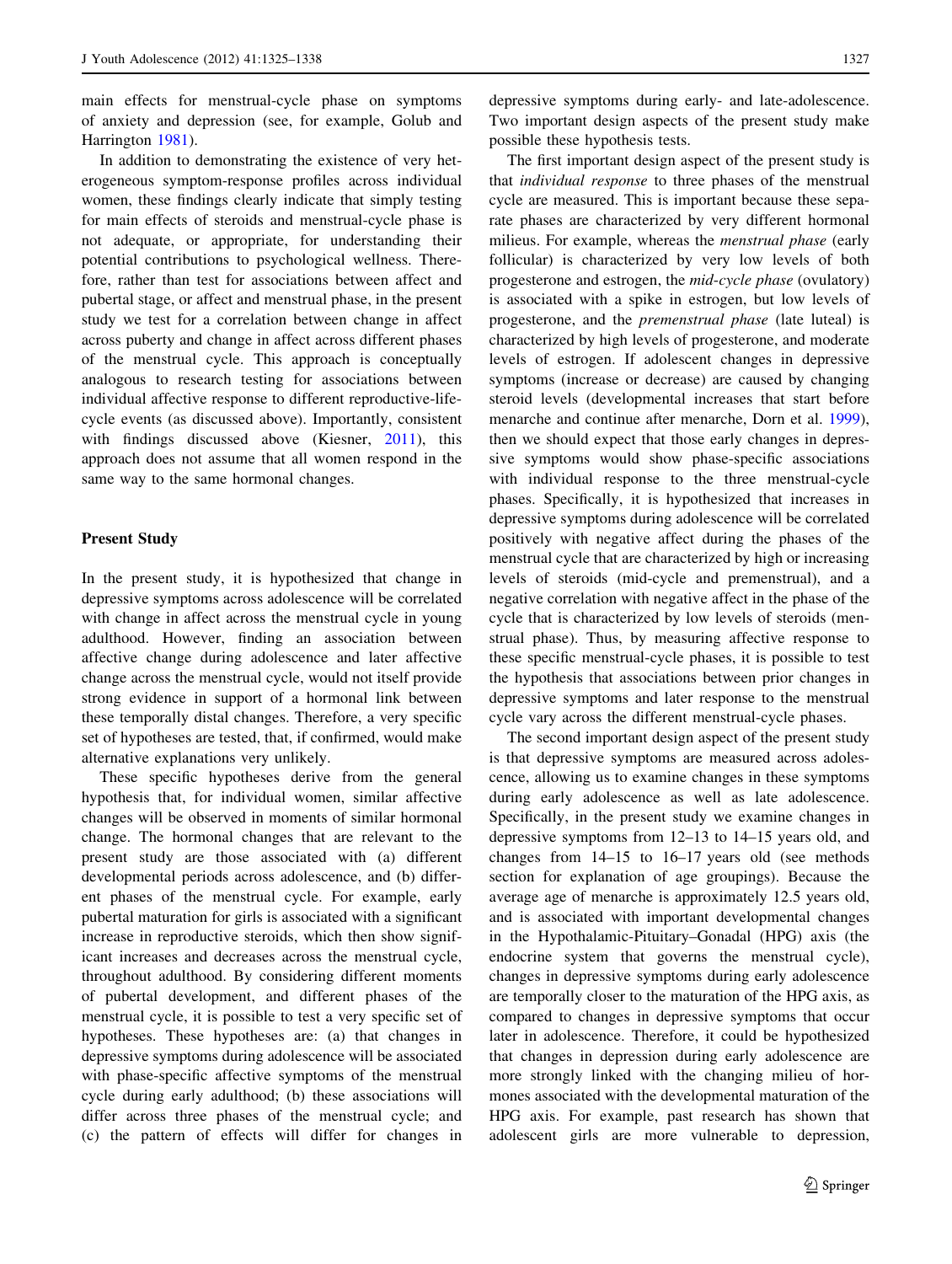obsessive–compulsive disorder, and eating disorders during the first year post-menarche (Bisaga et al. [2002\)](#page-12-0). Therefore, it is hypothesized that early-adolescent change in depressive symptoms will be associated with later response to the menstrual cycle, and late-adolescent changes in depressive symptoms will be less strongly associated with later response to the menstrual cycle.

Therefore, the following three hypotheses are tested in this study. First, it is hypothesized that changes in depressive symptoms during adolescence will be associated with symptoms of the menstrual cycle during young adulthood. Second, it is hypothesized that these relationships will differ significantly for the three phases of the menstrual cycle, with effects differing not only in magnitude, but also in direction (increases in depressive symptoms during adolescence will be positively correlated with negative affect during the mid-cycle and premenstrual phases, and negatively correlated with negative affect during the menstrual phase). Finally, it is hypothesized that the pattern of these effects will differ for changes in depressive symptoms during early adolescence (from 12–13 to 14–15 years old) and changes in depressive symptoms during later adolescence (from 14–15 to 16–17 years old). Specifically, it is expected that the associations between changes in depressive symptoms and later menstrual cycle symptoms will be stronger when considering change in depressive symptoms across early adolescence, as compared to later adolescence.

# Method

## Participants

This longitudinal study began with 390 (226 females and 164 males) Grade 6 students (mean age  $= 12.38$  years;  $SD = 0.42$ ) who were enrolled in eight elementary schools from a large French-speaking school district in Canada. The Internal Review Board for Ethics in Research with Humans, at the second author's University, approved this study, and parents provided written consent for their child's participation. Approximately 75% of the available student population participated in this study. The overall sample was 90% European Canadian, 3% Haitian Canadian, 3% Middle Eastern Canadian, 2% Asian Canadian, and 2% Latino Canadian. Seventy-two percent of the participants lived with both biological parents. The sample was largely middle class, with a mean family income between \$45,000 and \$55,000 (CAN). Mothers and fathers had completed an average of  $13.10$  (SD = 2.68) and  $13.20$  (SD = 3.20) years of schooling, respectively. Of the original sample, 79% (186 females and 121 males) were still involved in the study 10 years later.

Although data were collected annually from 12 to 21 years old, in the present study we examine data from 12 to 17 and from 20 to 21 years old, thus excluding data from 18 and 19 years old. This was done for two reasons. First, the 12–18-year-old age range is a period during which we should expect a rapid change in girls' depressive symptoms (Hankin et al. [1998\)](#page-12-0). Second, because different measures of depressive symptoms were used prior to and after 17 years old (see below) we could not have defined a variable of change that included measures across the ages of 17 years old to 18 and 19 years old.

In this study, only women who reported not taking hormonal contraception (e.g., oral contraception) at age 21 were retained in the final sample. Based on self-reported use of hormonal contraception,  $n = 51$  could be included in this study,  $n = 20$  women had missing data on this question, and  $n = 115$  were using hormonal contraception. Of the 51 women who were eligible, 2 were excluded for missing data on the questionnaire regarding menstrual symptoms, and 2 were excluded because they reported not having a menstrual cycle. Therefore, the final sample included  $n = 47$  participants.

At wave 1, the mean age for these  $n = 47$  participants was  $M = 12.42$  years, with a range from 11.7 to 13.6 years. Because age is an important construct when considering adolescent change in depressive symptoms, and because the wide age-range at T1 could add uncontrolled variance to the data, analyses will be conducted with all  $n = 47$  participants, as well as with a reduced sample excluding participants who were  $>13$  years old at time 1. Thus, the primary research questions will also be tested using a more homogeneous sample with regards to age. The specific age cutoff of 13 years was used because the expected age at time 1 was 12 years old.

Comparisons of women who were included in the present study  $(n = 47)$  and those who were not included (e.g., those who were using hormonal contraception) are presented in the end of the methods section.

## Procedures

At wave 1 (Grade 6; age 12), questionnaires were completed in the classroom. Graduate research assistants were in charge of the questionnaire administration. At waves 2–7 (Grade 7–11; ages 13–17), similar procedures were followed within the high-school context, with questionnaires being completed in the school setting under the supervision of research assistants. Participants were enrolled in over 30 high-schools, however, and some assessments had to be conducted individually at the participant's home (approximately 10 cases per year) or the questionnaires had to be sent by mail (approximately 5 cases per year). After high school (ages 18 onward), assessments were conducted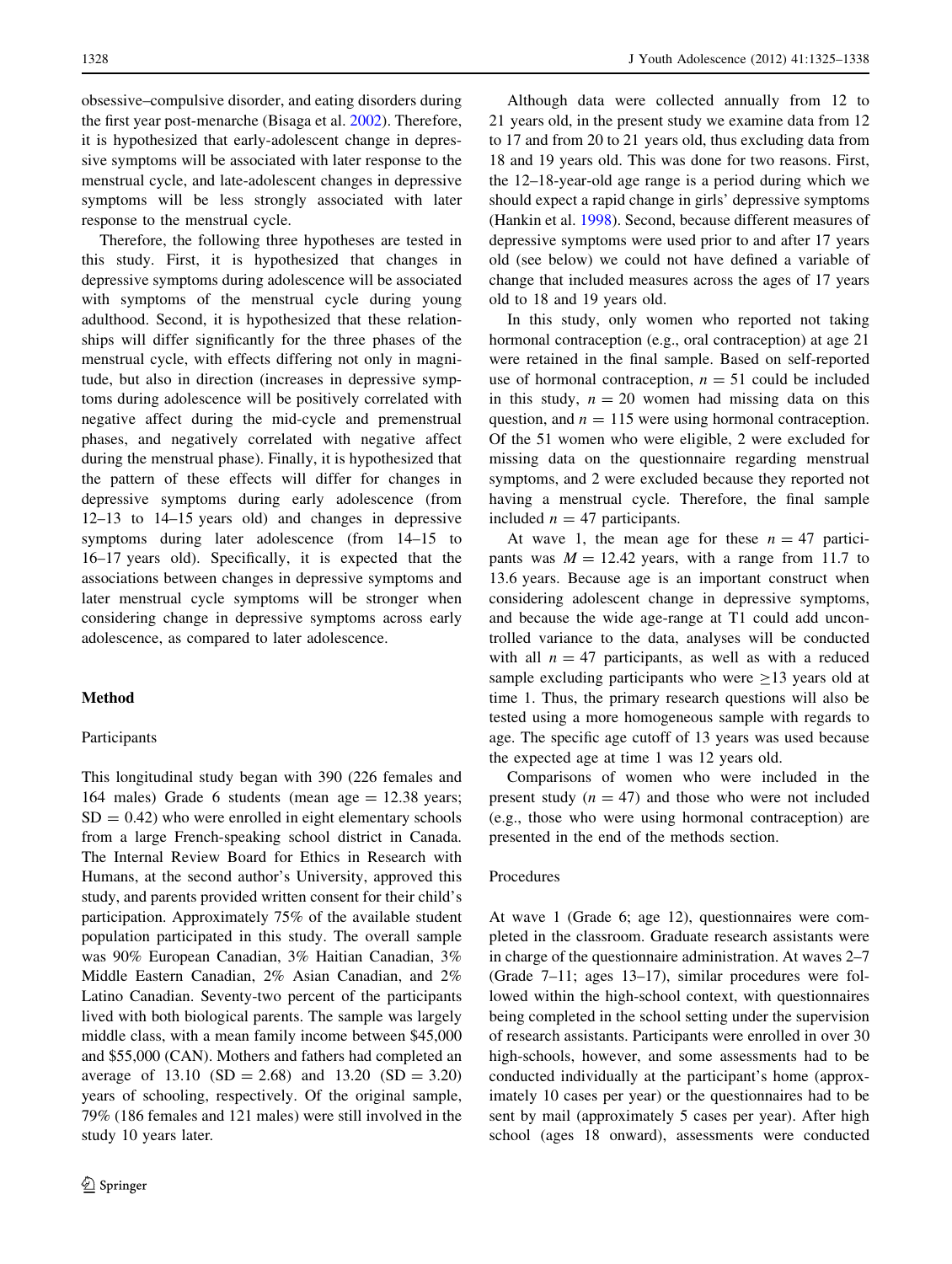individually. In most cases, the interviews took place at the participant's home. In some cases, questionnaires were sent by mail. From Grade 9 onward (age 15), participants received a gift certificate for their participation at each time point (to a movie theater, music store, or sports store).

### Depressive Symptoms (ages 12–17)

A French version of the Children's Depression Inventory (CDI; Kovacs [1980;](#page-13-0) see Boivin et al. [1994,](#page-12-0) for French translation) was employed to measure depressive symptoms during the early age period. The CDI is a selfadministered questionnaire assessing the severity of affective, behavioural and cognitive symptoms of depression among youth. The questionnaire includes a total of 27 items. In the present study, the suicidal ideation item was eliminated for ethical reasons. For each item, participants are asked to choose one of three statements that best describes how they have felt over the last 2 weeks (e.g., (a) ''I am tired sometimes''; (b) ''I am tired often''; (c) ''I am tired all the time''). Individual item scores range from 0 to 2, with higher ratings indicating more severe symptoms. A sum-score across all items was calculated for each participant. Thus, the possible range of the sum-score could vary from 0 to 52. The CDI has demonstrated good reliability and has been validated using normative and clinicreferred samples (Finch et al. [1985](#page-12-0); Fundulis et al. [1991](#page-12-0)). Internal consistency was high in this sample (average  $\alpha$ across all ages was  $\alpha = .83$ ).

#### Depressive Symptoms (ages 20 and 21)

A French version of the Center for Epidemiological Studies–Depression Scale (CES-D; Radloff [1977;](#page-13-0) see Führer and Rouillon [1989](#page-12-0), for French translation) was used to measure depressive symptoms at the later age period. The CES-D is a self-administered questionnaire assessing the severity of depressive symptoms among youth. The questionnaire includes a total of 20 items (e.g., ''I felt depressed'', ''I did not feel like eating; my appetite was poor''). Participants are asked to respond using a 4-point Likert scale, considering the past week, with higher ratings indicating more severe symptoms. A sum-score was calculated for each participant. Thus, the possible range of the sum-score could vary from 20 to 80. The CES-D is considered to be a good screening instrument for depression in adolescent populations (Roberts et al. [1991](#page-13-0)). Cronbach's alpha at 20 years old was  $\alpha = .88$ , and at 21 years old was  $\alpha = .91$ .

## Menstrual Cycle Symptoms

Affective symptoms associated with three different phases of the menstrual cycle (premenstrual, menstrual, and mid-cycle) were measured during young adulthood (age 21) at a random moment during their menstrual cycle. These symptoms were measured using 9 items from a self-report questionnaire asking about anxiety (2 items: anxious, tense), depression (3 items: depressed, down, sad), and irritability (4 items: mood swings, irritable, nervous, aggressive). Specifically, participants were asked to use a 3-point scale  $(0 = not at all, 1 = somewhat, and 2 = very much)$ indicate how much they usually feel each emotional state, during the days just prior to menstruation, during the days of menstruation, and during the days in the middle of their cycle. The raw item scores were combined to create the three scale scores, and the three scale scores were then combined into a single negative-affect score for each menstrual-cycle phase. Correlations among the three scale scores ranged from  $r = .35$  to  $r = .66$  for the premenstrual phase, from  $r = .37$  to  $r = .60$  for the menstrual phase, and from  $r = .31$ to  $r = .69$  for the mid-cycle phase (based on  $n = 47$  participants included in primary analyses).

Although retrospective reports have methodological limitations, the strategy of asking subjects about symptoms across different menstrual-cycle phases has been used in past research, and has shown good reliability and validity (Hart et al. [1987](#page-12-0); Moos [1968](#page-13-0); Woods et al. [1982\)](#page-13-0). For example, Hart et al. ([1987\)](#page-12-0) found that retrospective reports of usual premenstrual symptoms explained 21% of the variance in prospectively measured symptoms of the following menstrual cycle; whereas prospective symptom reports from one menstrual cycle explained only 14% of the variance in prospectively measured symptoms of the following menstrual cycle. Thus, retrospective accounts may be better at measuring average or general tendencies, and less influenced by idiosyncrasies of specific cycles. Also relevant, is that past research has shown that retrospective reports of premenstrual and menstrual symptoms are not significantly influenced by the specific menstrualcycle phase in which the questionnaire was completed (Rouse [1978\)](#page-13-0).

# Age of Menarche and Past Hormonal Contraceptive Use

At 13 years old, participants were asked whether they had had their first menstruation (menarche), and if so at what age. This is the only age at which this variable was measured, so it only provides data on those participants who had had menarche by 13 years old. Of the  $n = 47$  participants included in the analyses,  $n = 36$  had had their menarche by 13 years old, with a mean age of 11.49 years. Although this provides an underestimate of the average age of menarche for all of the 47 participants included in the analyses, it clearly shows that this sample is within the expected range for age of menarche.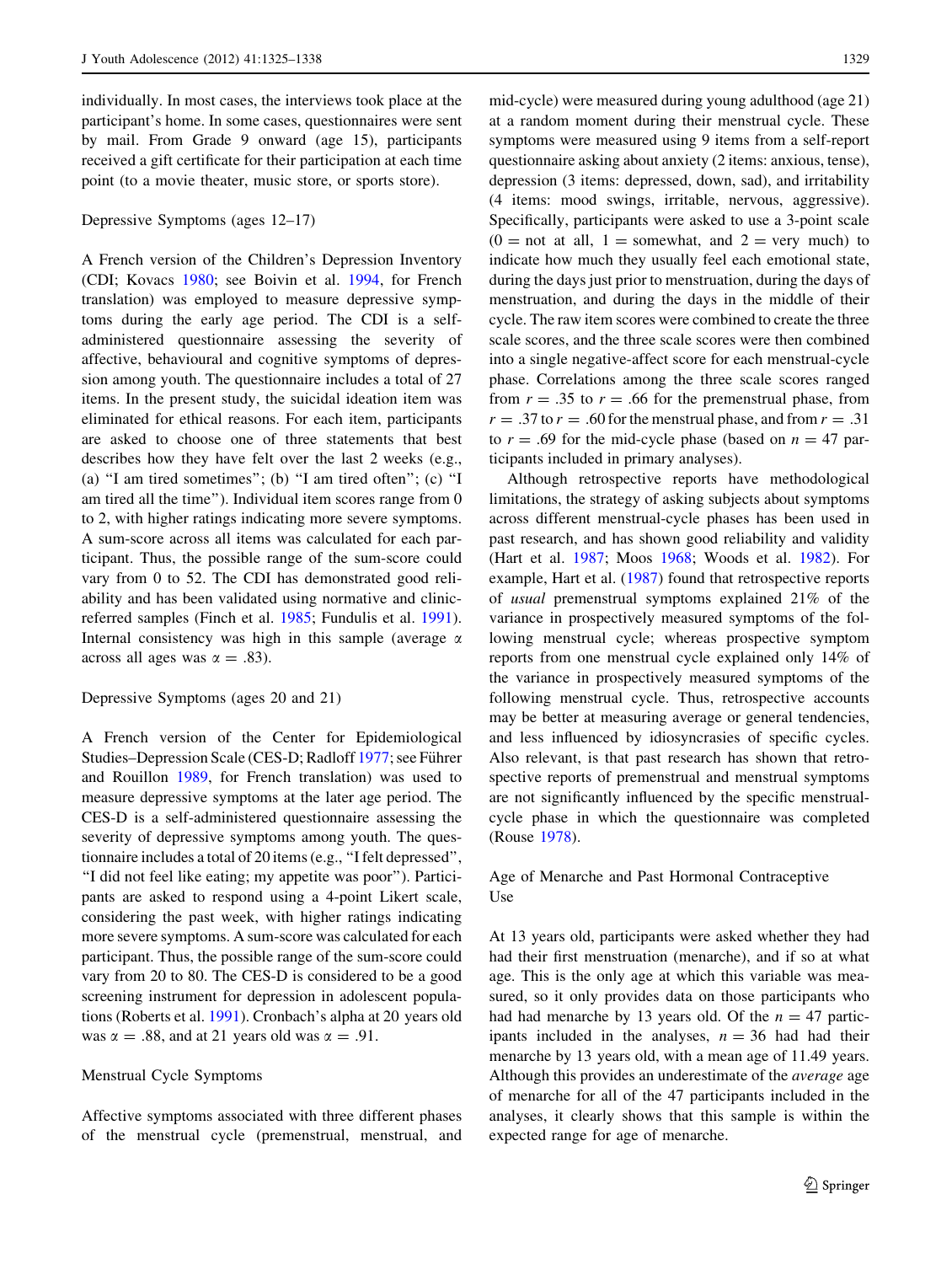Starting at 16 years old, participants who reported being sexually active were asked whether they were using hormonal contraception. Thus, availability of these data are confounded with being sexually active at the same data collection interval. However, at 21 years old, all participants were asked whether they had ever, in the past, used hormonal contraception. Thus, responses to this question are independent of whether the individual was, or had been, sexually active. These data are used in follow-up analyses, in which hormonal contraceptive use at 16 and 17 years old, and past use at any age, are used as control variables. At both 16 and 17 years old  $n = 14$  of the 47 included participants reported using hormonal contraception (although these were not the same 14 participants across both ages), and at 21 years old  $n = 34$  reported that they had, at some point in the past, used hormonal contraception.

### Missing Data

Although retention rates were very high across the entire study, some participants were missing data from multiple data-collection waves. For example, excluding all participants with any missing data on the variables used in these analyses resulted in a sample size of  $n = 31$ . Therefore, two steps were taken to address the issue of missing data. First, for the measures of depressive symptoms, data were averaged across 2-year intervals, resulting in depressive symptom scores for 12–13 years old, 14–15 years old, 16–17 years old, and 20–21 years old. In doing so, if a participant was missing data from 1 year, the score was simply the score for the available year. This helped to reduce the amount of missing data, and the number of variables and analyses. Combining depressive symptom scores across 2-year intervals resulted in a sample size of  $n = 40$  (i.e., 7 participants still had missing data on at least one of the variables).

The second step used to reduce missing data was to impute missing values using the multivariate function in JMP 8.0 (SAS Institute [2010\)](#page-13-0), which imputes missing data based on the full pattern of correlations present in a multivariate correlation matrix including all available data.

This allowed the remaining 7 participants to also be included in the analyses.

Group Comparisons: Included vs. Excluded Participants

To compare the participants who were included in the primary analyses  $(n = 47)$  with those who were not included, we conducted a series of  $t$  tests using the four depressive symptom scores, and the three menstrual-cycle symptom scores, as the dependent variables. These groups are primarily differentiated by whether or not they were using hormonal contraception, although some participants were also not included in the primary analyses because of too much missing data. All results are presented in Table 1. Although, a significant difference was found for only one measurement of depressive symptoms (16–17 years old), the trend across all fours waves was that the women who were included in the analyses had slightly higher levels of depressive symptoms than those who were excluded from the analyses. No differences were found on the menstrualcycle symptoms.

## Data Analysis

The primary hypotheses, that adolescent change in depressive symptoms would be associated with later menstrual-cycle-phase-specific negative affect, are tested with Structural Equation Models (SEM). The specific structure and technical aspects of these analyses are explained in the results section, following a presentation of the bivariate correlations among all of the variables.

In addition to the SEM analyses, two sets of follow-up analyses are also conducted. The first set of follow-up analyses were conducted without imputing missing data, using simple multiple regression analyses, and excluding participants who were  $\geq 13$  years old at time 1. These analyses were conducted because (1) with a small sample size, concerns could be raised with regards to both imputing missing data, and using SEM analyses with a fairly high number of parameters as compared to the number of participants; and (2) to have a more

| Table 1 Means, standard          |
|----------------------------------|
| deviations (in parentheses), and |
| $t$ tests comparing women        |
| included in the analyses and     |
| those excluded                   |
|                                  |

"Dep. symptoms"  $=$  depressi symptoms

| ıd |                       | Included   | Not included | $t(d\hat{f})$ | p   |
|----|-----------------------|------------|--------------|---------------|-----|
|    | Dep. symptoms 12–13   | 11.62(6.4) | 10.12(6.3)   | 1.37(154)     | .17 |
|    | Dep. symptoms 14–15   | 11.51(6.7) | 9.26(6.5)    | 1.84(137)     | .07 |
|    | Dep. symptoms $16-17$ | 11.14(5.8) | 8.68(5.9)    | 2.28(143)     | .02 |
|    | Dep. symptoms 20–21   | 30.11(7.6) | 28.42(6.6)   | 1.39(154)     | .17 |
|    | Premenstrual          | .66(.49)   | .67(.51)     | .18(149)      | .86 |
|    | Menstrual             | .46(.35)   | .56(.45)     | 1.38 (149)    | .17 |
| ve | Mid-cycle             | .30(.32)   | .25(.34)     | .87(149)      | .39 |
|    |                       |            |              |               |     |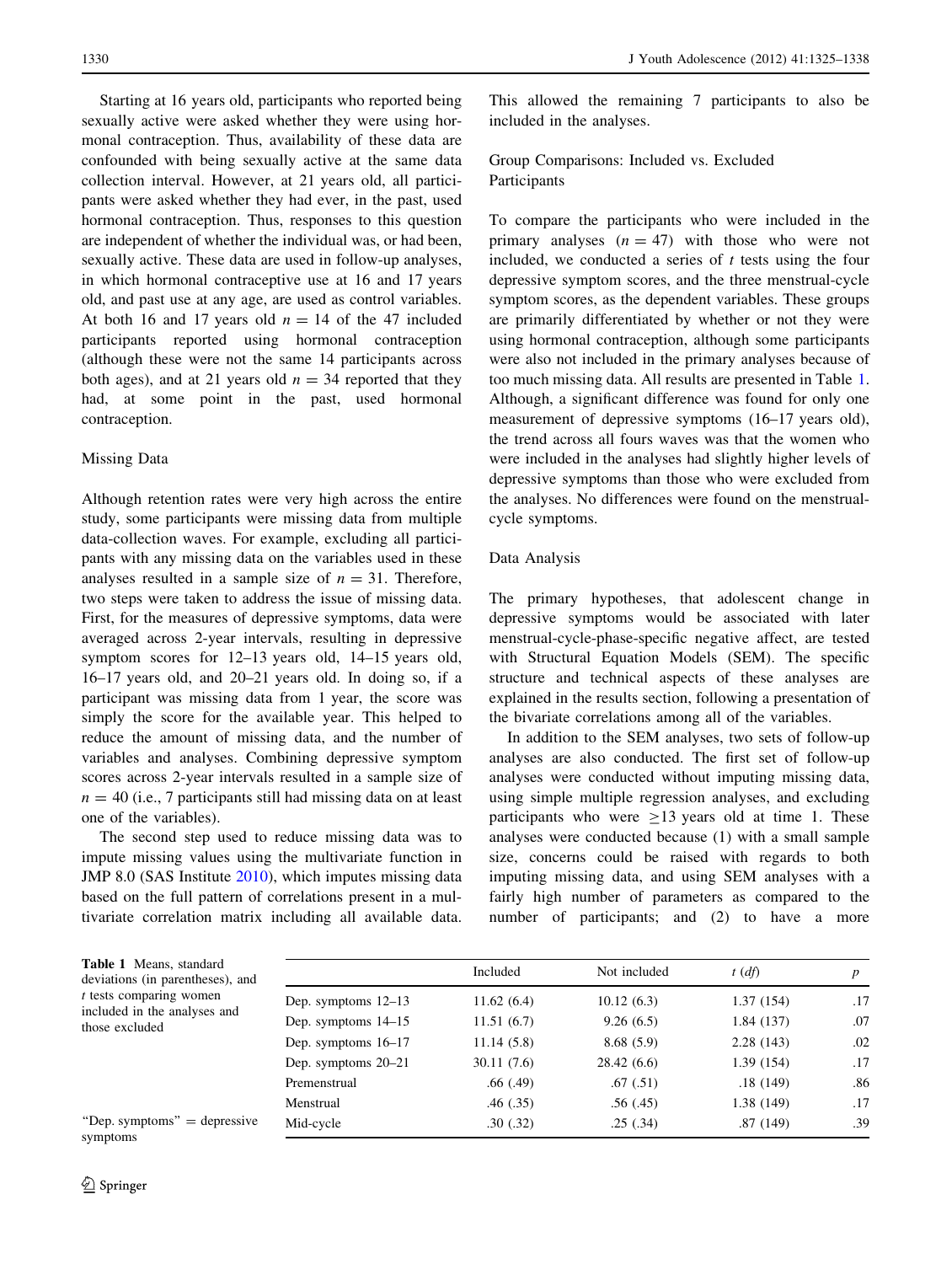homogeneous sample with regards to age. Thus, these analyses provide a simplified replication using a more homogeneous sample.

The second set of follow-up analyses were conducted controlling for past use of hormonal contraception. In the primary analyses, participants who were using hormonal contraceptives at age 21 were excluded. This was done because the primary variables of interest at this age were individual affective change across the different phases of the menstrual cycle, and current hormonal contraceptive use would essentially eliminate these different menstrualcycle phases. Similarly, past use of hormonal contraceptives could be related to changes in depressive symptoms across adolescence, thus creating a potential confound when studying this change. Therefore, follow-up analyses were also conducted testing the main hypotheses, but controlling for past use of hormonal contraceptives.

# **Results**

## Correlations

Correlations between the measures of depressive symptoms and the measures of negative affect associated with the premenstrual, menstrual, and mid-cycle phases of the menstrual cycle are presented in Table 2 ( $n = 47$ ). Three general conclusions can be drawn from these correlations. First, measures of depressive symptoms that were temporally close to each other were strongly correlated, and the more temporally distant the measurements were made from each other, the weaker those correlations became. It should be noted, however, that different measures of depressive symptoms were used during adolescence and early adulthood, which likely contributed to differences in correlations observed across age periods. Second, all three

measures of negative affect associated with menstrualcycle phase were moderately to strongly correlated with each other, but the strongest was between menstrual and mid-cycle negative affect. Finally, the correlations between adolescent depressive symptoms (12–17 years old) and negative affect associated with the menstrual cycle, were all non-significant, although depressive symptoms at 20–21 years old were significantly and moderately correlated with negative affect during all three phases of the menstrual cycle.

Tests of Longitudinal Associations

To test the hypotheses that change in depressive symptoms during adolescence would be associated with individual response to the menstrual cycle, and to later depressive symptoms, two Structural Equation Models (Lisrel 8.7; Jöreskog and Sörbom [1996](#page-12-0)) were conducted. In the first model, change in depressive symptoms from 12–13 to 14–15 years old (T2–T1) was used to predict depressive symptoms at 20–21 years old, and negative affect associated with the three phases of the menstrual cycle. In the second model, change in depressive symptoms from 14–15 to 16–17 years old (T3–T2) was used to predict the same set of outcome variables. Thus, the only difference across the two models was the age at which earlier change in depressive symptoms was measured (see Fig. [1](#page-7-0)a, b).

In addition to these longitudinal effects, we also included the path from negative premenstrual affect to negative menstrual affect, and from negative menstrual affect to negative mid-cycle affect. These paths were included for two reasons. First, the questions used to measure negative affect associated with different phases of the menstrual cycle were part of the same questionnaire and there may have been carryover effects from one question to the next, resulting in a response bias that could have influenced these

|  | <b>Table 2</b> Correlations among measures of depression and negative affect associated with phases of the menstrual cycle |  |  |  |  |  |  |
|--|----------------------------------------------------------------------------------------------------------------------------|--|--|--|--|--|--|
|  |                                                                                                                            |  |  |  |  |  |  |

|                            | Dep. symptoms<br>$12 - 13$ | Dep. symptoms<br>$14 - 15$ | Dep. symptoms<br>$16 - 17$ | Dep. symptoms<br>$20 - 21$ | Pre-<br>menstrual | Menstrual | Mid-<br>cycle |
|----------------------------|----------------------------|----------------------------|----------------------------|----------------------------|-------------------|-----------|---------------|
| Dep. symptoms<br>$12 - 13$ | 1.00                       |                            |                            |                            |                   |           |               |
| Dep. symptoms<br>$14 - 15$ | $.70***$                   | 1.00                       |                            |                            |                   |           |               |
| Dep. symptoms<br>$16 - 17$ | $.44**$                    | $.71***$                   | 1.00                       |                            |                   |           |               |
| Dep. symptoms<br>$20 - 21$ | .10                        | $-.04$                     | .27                        | 1.00                       |                   |           |               |
| Premenstrual               | .10                        | .16                        | .21                        | $.39**$                    | 1.00              |           |               |
| Menstrual                  | .13                        | $-.03$                     | .06                        | $.48***$                   | $.45**$           | 1.00      |               |
| Mid-cycle                  | $-.07$                     | $-.05$                     | .09                        | $.49***$                   | $.50***$          | $.78***$  | 1.00          |

\*\*  $p$  < .01; \*\*\*  $p$  < .001,  $n = 47$ , "Dep. symptoms" = depressive symptoms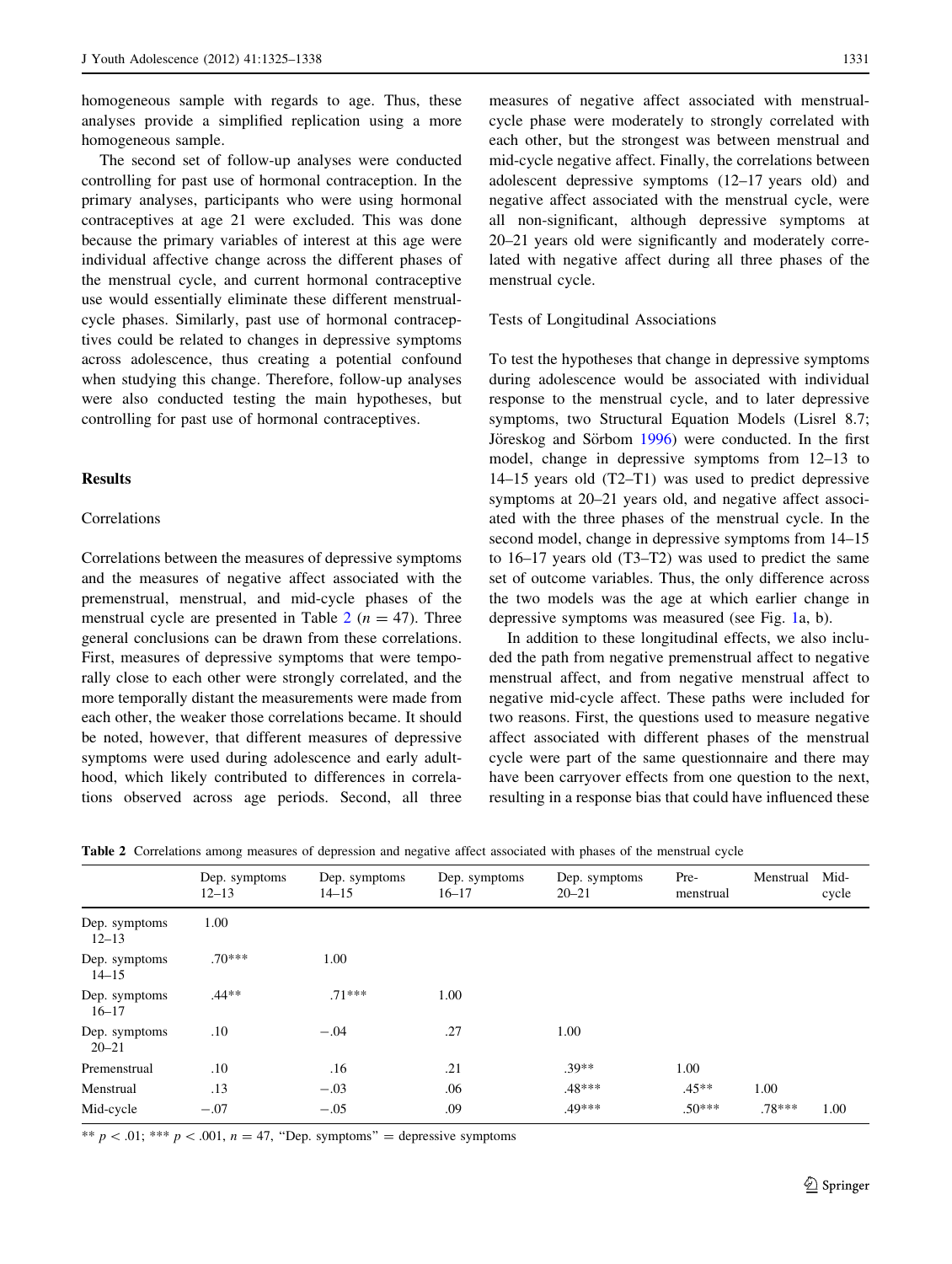<span id="page-7-0"></span>

Fig. 1 Structural equation models testing for longitudinal associations between change in depression during adolescence and negative affect associated with the menstrual cycle during young adulthood (all coefficients are standardized). ''Dep. symptoms'' = depressive symptoms

scores. Second, there may be real affective carryover effects from one menstrual-cycle phase to another. Therefore, by including these paths, we were able to control for these potential influences, whether they be the result of response bias or actual carryover effects of mood.

Finally, we allowed the residuals of depressive symptoms at 20–21 years old to correlate with the residuals of negative premenstrual and menstrual affect. Although, depressive symptoms and negative affect associated with the menstrual cycle are conceptually different, there are obvious reasons to expect them to be correlated. Therefore, we initially tested the correlations between residuals of depressive symptoms at 20–21 years old and the residuals of all three menstrual-affect measures. The residuals of depressive symptoms and the residuals of negative midcycle affect were not significantly correlated, therefore, this correlation was not included in the final model.

Although RMSEA is a common fit index presented with SEM models, it is not considered a good index when *dfs* and sampled sizes are small. Therefore, because in the present analyses both the dfs and sampled sizes were small, the RMSEA is not presented.

The first model fit the data well ( $\chi^2 = 3.91$ ,  $df = 2$ ,  $p = .14$ ; SRMR = .04; CFI = .97; GFI = .97). As is evidenced in Fig. 1a, change in depressive symptoms from 12–13 to 14–15 years old had no effect on depressive symptoms at 20–21 years old, or on premenstrual negative affect. However, early change in depressive symptoms did significantly predict menstrual and mid-cycle negative affect at 21 years old. More importantly, as was predicted, these two effects were in opposite directions: Whereas the path going to negative menstrual affect was negative, the path going to negative mid-cycle affect was positive. Thus, increases in depressive symptoms during early adolescence are associated with higher levels of negative affect during the mid-cycle phase and lower levels of negative affect during the menstrual phase. Both correlated residuals and both carryover effects were also statistically significant.

The second model also fit the data well ( $\chi^2 = 3.85$ ,  $df = 2$ ,  $p = .15$ ; SRMR = .05; CFI = .97; GFI = .97). Moreover, as was expected, the pattern of results was very different for this model, as compared to the first model. As is evidenced in Fig. 1b, change in depressive symptoms from 14–15 to 16–17 years old was not associated with negative affect during any of the menstrual-cycle phases. However, it was positively associated with depressive symptoms at 20–21 years old. Thus, increases in depressive symptoms during late adolescence is only associated with later depressive symptoms that are not associated with the menstrual cycle. Both correlated residuals and both carryover effects were again statistically significant.

#### Follow-up Analyses

Because the sample size was small, concerns could be raised with regards to (1) imputing missing data, and (2) using SEM analyses with a fairly high number of parameters as compared to the number of participants. Therefore, further analyses were conducted without imputing missing data, and using simple multiple regression analyses. Moreover, as stated in the methods section, because the time-1 age-range was fairly large (11.7–13.6 years), potentially biasing or attenuating the estimated effects, those participants who were  $\geq$ 13 years old at time 1  $(n = 7)$  were excluded from these analyses. Finally, to make these analyses comparable across the two dependent variables, only participants who could be included in both analyses were included. The resulting sample for the present analyses was  $n = 33$ .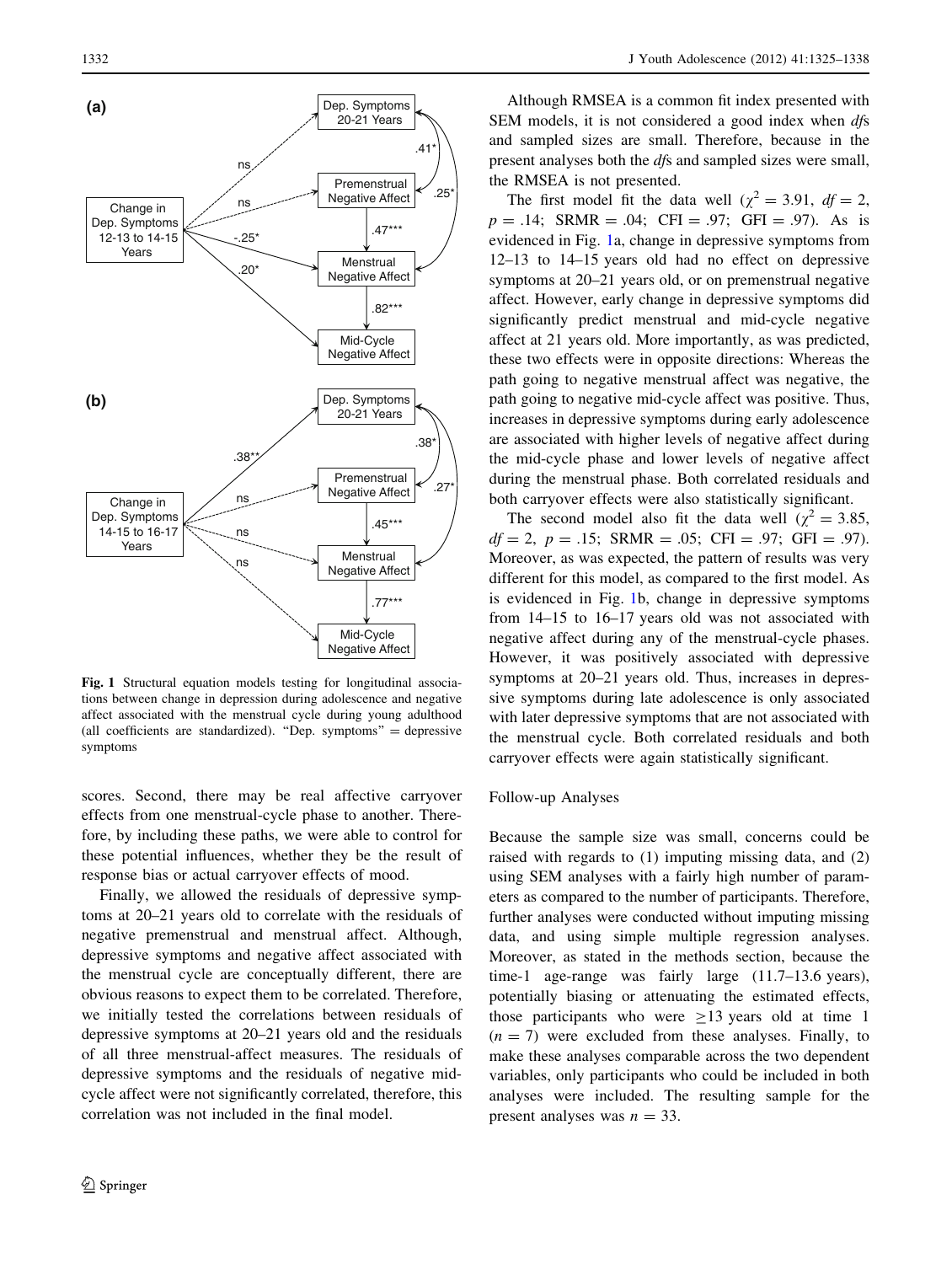In these analyses, change in depressive symptoms during adolescence was used as the dependent variable, with depressive symptoms at 20–21 years old, and negative affect associated with the premenstrual, menstrual, and mid-cycle phases of the menstrual cycle, used as predictor variables. Although it is counterintuitive to use an earlier change score as the dependent/outcome variable, and the later measures from young adulthood as the predictors, these analyses provide valid statistical tests of the same basic associations that were tested in the SEM models. That is to say, these analyses test for associations between changes in depressive symptoms during adolescence and later phase-specific menstrual-cycle symptoms, while controlling for the associations among the menstrual-cycle symptoms. Thus, these analyses provide a simplified replication of the original analyses, without imputing missing data. It should be noted that, the theoretical basis of this study is not that early depression causes later menstrualcycle symptoms, or that later menstrual-cycle symptoms cause earlier depression, but that both sets of symptoms share an underlying causal mechanism (sensitivity to steroid fluctuations). Therefore, it is not necessary, or even expected, that the analyses provide significant effects in one direction, but not the other.

In the first model, using change in depressive symptoms from 12–13 to 14–15 years old as the dependent variable, the overall model was significant  $(F(4, 28) = 2.93,$  $p < .03$ ,  $R^2 = .29$ ), and the pattern of effects and significance tests replicated the findings of the SEM model. Specifically, whereas menstrual and mid-cycle negative affect showed significant associations with early-adolescent change in depressive symptoms that were in the same directions as those observed in the SEM model  $(\beta_{\text{meast } 1} = -.80, p = .009; \beta_{\text{mid-cycle}} = .65, p = .02),$ depressive symptoms at 20–21 years old and premenstrual negative affect showed no significant associations.

In the second model, using change in depressive symptoms from 14–15 to 16–17 years old as the dependent variable, although the overall model was not significant  $(F(4, 28) = 1.94, p = .13, R<sup>2</sup> = .22)$ , the pattern of effects and significance tests exactly replicated the findings of the SEM model. Specifically, depressive symptoms at 20–21 years old was the only variable to show a significant association with late-adolescent change in depressive symptoms ( $\beta_{\text{Dep}}$  20–21 = .50,  $p = .01$ ). None of the menstrual-cycle negative-affect variables showed a significant association.

These simplified analyses with no imputed data, and excluding participants who were older than 13 years old at time 1, replicated the findings that were observed in the SEM analyses, and lead to the same conclusions. The only apparent difference was in the magnitude of the regression/

path coefficients, which were of larger magnitude in the multiple regression models.

Finally, although women who were using hormonal contraception at 21 years old were excluded from all of the above analyses, past use of hormonal contraception was not controlled for in these analyses. Therefore, further multiple regression analyses (similar to those used above) were conducted including the three measures of past hormonal contraception use (at 16, 17 years old, and ever used in the past). Thus, these analyses test for replication of the initial findings while controlling for possible effects of past use of hormonal contraception. The inclusion of these three variables (in three separate sets of analyses) did not change the results either with regards to significance tests or magnitude of effects. Moreover, no main effects of past hormonal contraceptive use, or interactions with any of the other variables, were found on either of the depressivesymptoms change scores. Therefore, past use of hormonal contraceptives did not bias or affect the pattern of results found in the primary analyses.

# Discussion

Past research on changes in depressive symptoms among adolescent girls has given mixed results regarding the potential role of reproductive steroids (Angold et al. [1999](#page-12-0); Brooks-Gunn and Warren [1989](#page-12-0); Paikoff et al. [1991](#page-13-0); Susman et al. [1987](#page-13-0), [1991](#page-13-0)). Other research, however, showing associations between affective response to different reproductive-life-cycle events (Bloch et al. [2005](#page-12-0); Freeman et al. [2004;](#page-12-0) Stewart and Boydell [1993\)](#page-13-0), provided the theoretical basis for hypothesizing that changes in depressive symptoms across early adolescence, but not late adolescence, would be associated to menstrual-cycle symptoms in early adulthood. Results supported this hypothesis, thus providing indirect support for a putative role of reproductive steroids on changes in depressive symptoms among adolescent girls.

More specifically, the present study tested the hypotheses that changes in depressive symptoms during adolescence would be associated with affective symptoms of the menstrual cycle during adulthood; and that these associations would differ across three phases of the menstrual cycle; and that the pattern of effects would differ for changes in depressive symptoms across early- and lateadolescence. Results confirmed all three hypotheses, showing that early-adolescent increases in depressive symptoms were associated with later menstrual-cyclephase-specific negative affect, whereas late-adolescent change in depressive symptoms was associated only with later depressive symptoms.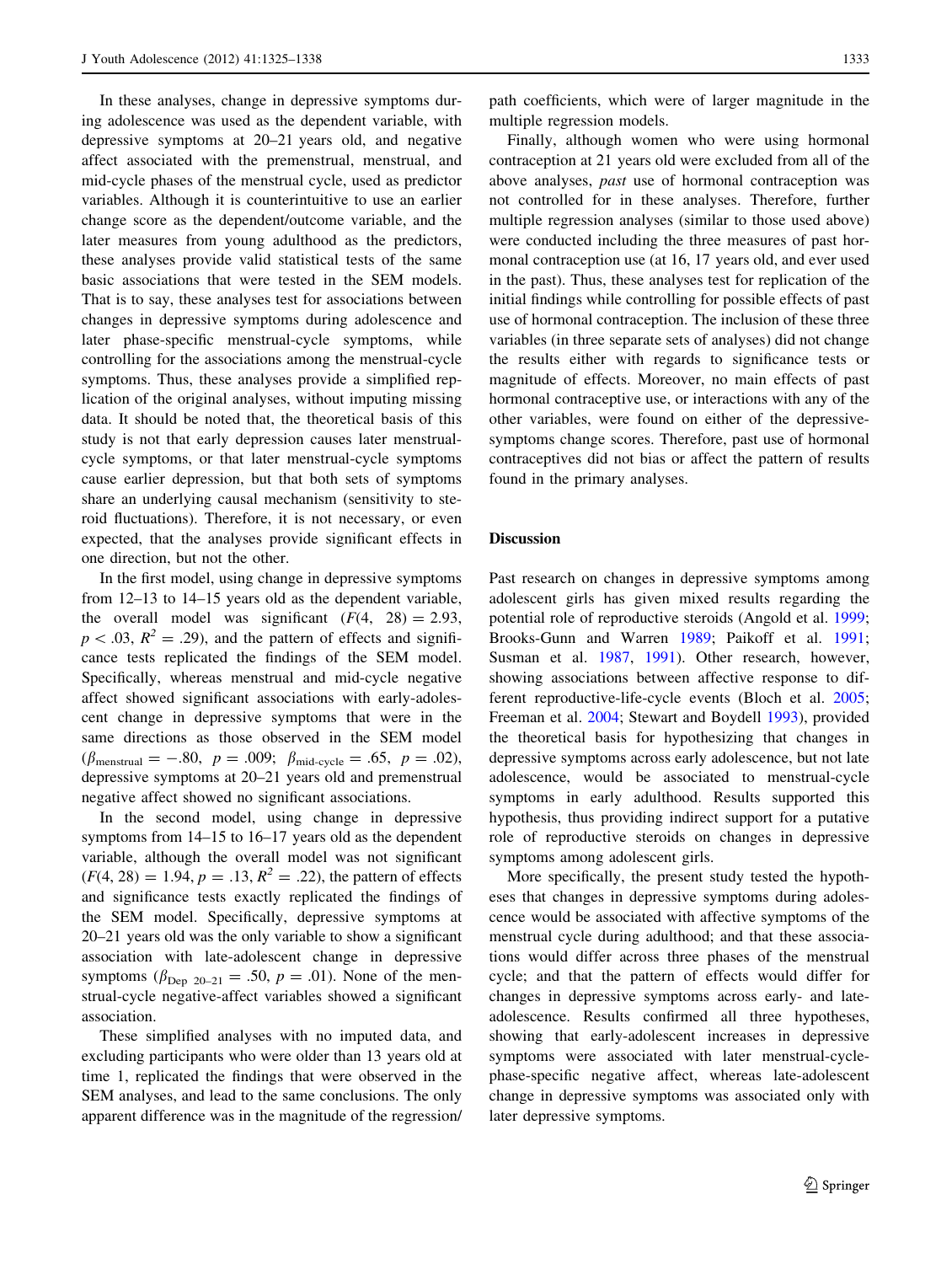Similar to previous studies showing associations between individual affective response to diverse reproductive-life-cycle events (menstrual cycle, post-partum, menopause; Bloch et al. [2005](#page-12-0); Freeman et al. [2004](#page-12-0); Steiner et al. [2003;](#page-13-0) Stewart and Boydell [1993\)](#page-13-0), the present study has demonstrated an association between affective change during early adolescence (pubertal maturation) and phasespecific symptoms of the menstrual cycle. Thus, it is argued that these findings provide support for a hypothesized effect of reproductive steroids on changes in depressive symptoms among adolescent girls. Specifically, because past research has demonstrated that hormonal changes play an important role in menstrual-cycle related affective changes, and because both the menstrual cycle and early adolescence are associated with significant hormonal changes, these hormonal changes provide a possible explanation for the observed association between adolescent change in depression and menstrual-cycle related change in affect. Thus, this follows the same logic as inferring hormonal involvement in explaining the associations, for example, between post-partum depression and menopausal depression. Although this support is indirect, the specificity of the hypotheses, and the close fit between the hypotheses and results, further support this interpretation. An alternative explanation would need to account for this specificity in the pattern of results, which will be discussed below.

One important aspect of this specificity regards the associations between early adolescent changes in depressive symptoms and negative affect during the menstrual and mid-cycle phases. As expected, an increase in depressive symptoms from 12–13 to 14–15 years old (a developmental period associated with increases in reproductive steroids) was associated with more negative affect during the mid-cycle phase (when estrogen is increasing) and lower levels of negative affect during the *menstrual* phase (when all reproductive steroids are at their lowest levels). Thus, girls who experience an increase in depressive symptoms during *early adolescence* are also observed to show high levels of negative affect during the specific phase of the menstrual cycle that is associated with an increase in estrogen, and low levels of negative affect during the menstrual-cycle phase associated with low levels of both estrogen and progesterone.

Although early adolescent changes in depressive symptoms were associated with later menstrual and midcycle negative affect, these early changes in depressive symptoms were not associated with later premenstrual affect. Because the current theoretical postulation would have predicted this association, this null association needs to be discussed. One possible explanation is that, because premenstrual affective changes (depression, anxiety) are common and openly discussed, they may be considered normative, as compared to menstrual and mid-cycle symptoms. As a result, there may be a response bias to conform to expectations, or an attentional/memory bias affecting the measure of premenstrual symptoms. Although research has shown that manipulations to increase saliency and expectations of premenstrual symptoms has little effect on reports of these symptoms (Gallant et al. [1992;](#page-12-0) Olasov and Jackson [1987](#page-13-0)), these biases may be present at baseline. For example, research also has shown that retrospective accounts of premenstrual symptoms likely overestimate the extent of premenstrual symptoms, at least prior to completing a daily symptom questionnaire for one entire menstrual cycle (Endicott and Halbreich [1982\)](#page-12-0), after which these overestimates disappear. Such biases may create an additional source of variance that could wash out actual associations between premenstrual affect and earlier changes in depressive symptoms. Further research will be needed to better understand whether or not premenstrual symptoms are associated with changes in depressive symptoms during early adolescence.

A second aspect of the specificity of these results, in relationship to the theory-driven expectations, regards the distinction between changes in depressive symptoms during early vs. late adolescence. In addition to the associations discussed above, that were specific to early adolescence, it also was found that changes in depressive symptoms only during late adolescence were associated with early-adult depressive symptoms. Although temporal proximity may explain part of this difference, it is unlikely to explain all of it. First, the strength of association between change in depressive symptoms from 14–15 to 16–17 years old and depressive symptoms at 20–21 years old ( $\beta_{SEM \ Model} = .38$ ;  $\beta_{Multiple \ Regression} = .50$ ) was substantially larger than the bivariate correlation between depressive symptoms at 16–17 years old and depressive symptoms at 20–21 years old ( $r = .27$ ). Thus, proximity of measurement cannot explain this difference. Second, and possibly more importantly, if temporal proximity were the primary cause for this difference, it should have created a similar bias on the results regarding the prediction of menstrual-cycle symptoms—which it clearly did not.

The overall pattern of these findings supports the hypothesis that changes in depressive symptoms during early adolescence and late adolescence may be associated with different causal factors. Specifically, as we have hypothesized, changes in depressive symptoms during early adolescence may be more strongly associated with hormonal fluctuations, and changes in depressive symptoms during later adolescence may be more strongly associated with other developmental challenges across domains of the individual's life (e.g., social relationships, social roles, cognitive processes, negative life events). Although this hypothesis is speculative, future research and theory should consider this as a possibility.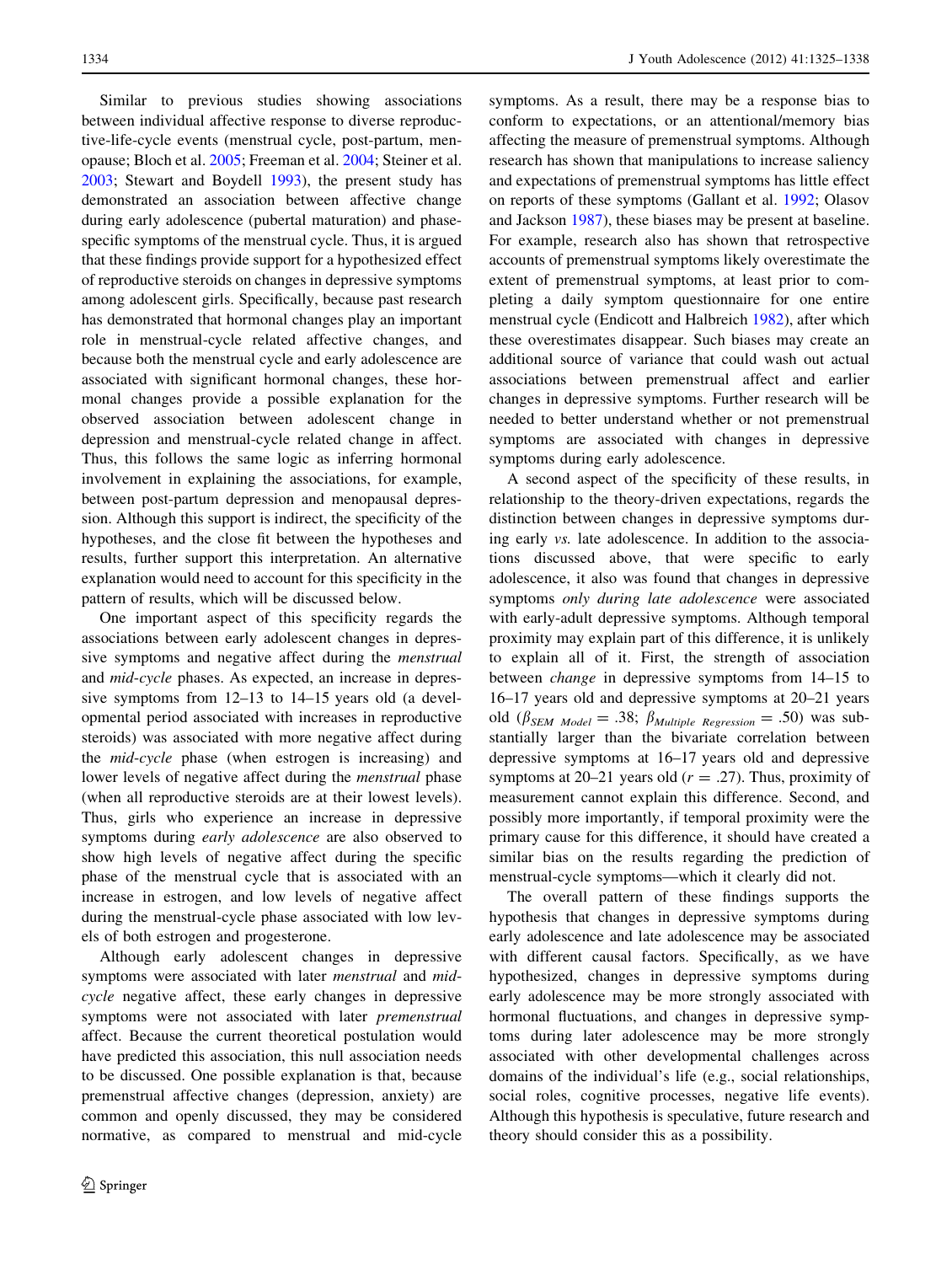Although this study provides indirect evidence for involvement of reproductive steroids in the development of depressive symptoms among adolescent girls, the mechanism of such effects are not addressed in the present study. One possible mechanism is that reproductive steroids have direct effects on the affective centers of the brain, and that these effects are relatively stable over time. If so, the changes in depressive symptoms during adolescence, and later mood fluctuations associated with the menstrual cycle, may be indications of a similar response profile to the general case of changing steroid levels. In one case these changes are across an extended developmental period (adolescence), and in the other case these changes are rapid cyclical fluctuations associated with the menstrual cycle. This hypothesis is made plausible by the known neuroactive effects of these steroids (Dubrovsky [2005](#page-12-0)).

Other causal mechanisms, however, could be postulated focusing on individual response to the menstrual cycle during adolescence. For example, one possible mechanism is that some adolescent girls may experience higher levels of depressive symptoms as a result of negative physical symptoms associated with the menstrual cycle (e.g., cramps, headaches). These effects may then be cyclically replicated in early adulthood. Thus, the proximate cause of change in depressive symptoms, both during adolescence and early adulthood, would be the physical symptoms associated with the menstrual cycle. Although possible, past research has not supported this physical distress hypothesis regarding psychological symptoms of the menstrual cycle during early adulthood (Kiesner and Pastore [2010\)](#page-12-0).

A third possible mechanism involves changes in school performance and/or social interactions, which may fluctuate across the menstrual cycle. Changes in either of these areas may lead to frustration, disappointment, and misattributions regarding individual ability and or likability, thus leading to depressive symptoms. These early changes in depressive symptoms could then also be associated with later menstrual-cycle related symptoms. The limited research on this area has focused on the associations between dysmenorrhea (painful symptoms such as cramps, nausea, and headaches during menstruation) and school and social variables. For example, Klein and Litt ([1981\)](#page-13-0) analyzed data from a national probability sample  $(n = 2,699; 12-17$  years old), and found that 14% of the sample reported missing school because of dysmenorrhea symptoms. In another study, including  $n = 384$  menstruating 15–17 year olds, 80% reported dysmenorrhea symptoms, of whom 45% reported that their school activities were limited by their dysmenorrhea, 48% reported that their sporting activities were limited by their dysmenorrhea, and 46% reported that their social life was limited (Hillen et al. [1999\)](#page-12-0). Research has also shown that many

adolescent girls experience cyclical changes in mood and physical symptoms, similar to adult women (Derman et al. [2004](#page-12-0); Dorn et al. [2009](#page-12-0); Vichnin et al. [2006](#page-13-0)). Although nothing is known about the developmental consequences of these experiences, it is easy to imagine that such significant levels of distress would have long-term developmental consequences. It is surprising that more research has not focused specifically on menstrual-cycle related symptoms in relationship to development of social, physical and psychological wellness during adolescence.

A promising aspect of understanding the associations between long-term developmental outcomes and physical and psychological distress associated with puberty and the menstrual-cycle, is the potential for developing intervention and prevention programs focused on these specific developmental challenges. For example, programs could focus on inaccurate attributional biases regarding menstrual-cycle-related changes in individual performance and mood, which, if unaddressed, may lead to self-blame and low self-esteem. However, before attempting such programs, much more research is needed to understand the presence of symptoms, the longitudinal effects across adolescence, the underlying mechanisms, and the wide range of individual differences in these processes.

Although the paths controlling for carryover effects and correlated residuals were not central to our hypotheses, comment should be made regarding the magnitude of these associations. Specifically, whereas 3 of the 4 associations were of moderate strength (.25 to .47), the path from menstrual affect to mid-cycle affect was much stronger (.77 and .82). Two explanations could be considered for the magnitude of this association. First, women may have difficulty recalling differences between these two phases of the menstrual cycle. Second, although the mid-cycle is associated with a rapid increase and decrease in estrogen, this peak in estrogen may not last long enough to result in significant affective change—thus resulting in affective stability across these two phases. For example, research on migraines has suggested that, in order for estrogen withdrawal to trigger menstrual-cycle related migraines, high levels of estrogen must be sustained for several days (Somerville [1975\)](#page-13-0). However, although menstrual-phase negative affect and mid-cycle negative affect were strongly correlated, these variables did show very different associations (opposite valence) with early-adolescent change in depressive symptoms, as expected. Thus, although strongly correlated, important differences were found between menstrual and mid-cycle affect, in their associations with early adolescent change in depressive symptoms.

Five limitations of this study should be considered. The first limitation is that no overall increase in depressive symptoms across adolescence was found among this sample of girls, as would have been expected. Thus, this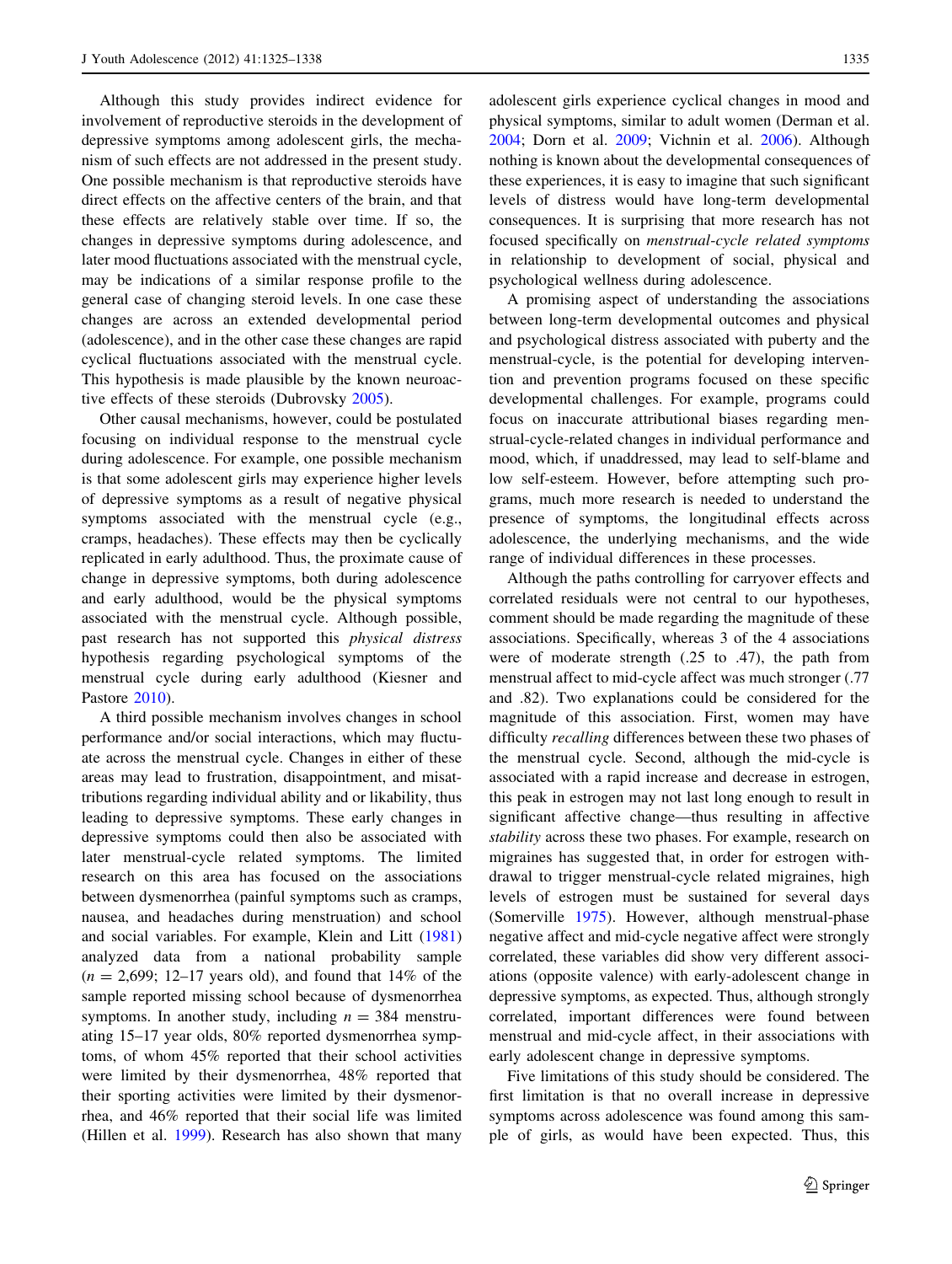sample may have experienced lower levels of change in depressive symptoms as compared to the general population of adolescent girls, possibly resulting in attenuated effect sizes. As a result, the generalizability of the present findings is somewhat limited, and replication is needed. It should be noted, however, that the hypothesized effects were observed, thus showing that individual change did occur and was associated with the expected variables. Therefore, the lack of group-level change in depressive symptoms did not limit our ability to test our hypotheses.

A second limitation is the lack of hormonal measures in a study that postulates hormonal mechanisms. However, although measuring steroids would add information, and allow the verification of ovulatory cycles and changes in steroids during adolescence, main effects of hormone levels should not be expected. For example, as noted in the introduction, some women respond positively, some negatively, and some experience no affective change to the same hormonal fluctuations. Thus, a direct test of the present theoretical position would require repeated measures of hormones over many occasions, allowing for reliable estimates of the association between hormone level and individual affective change—within each individual participant. By using inexpensive and non-invasive measures of steroids (e.g., saliva), such an approach is becoming more feasible, but remains prohibitively expensive when frequent repeated measures are used with adequately large samples.

A third limitation is that the  $n = 47$  participants included in these analyses were selected because they were not using hormonal contraception, whereas a majority of the sample was using hormonal contraception  $(n = 115)$ . Although differences were tested for on depressive symptoms and menstrual-cycle related affective change, other differences may exist that could not be tested for in the present study. For example, there are many reasons for using hormonal contraceptives, including birth control, managing physical and psychological symptoms of the menstrual cycle, and suppressing the natural menstrual cycle for other reasons (e.g., management of anemia, endometriosis, competitive sports). Similarly, there are various reasons for not using hormonal contraceptives, including cost, a preference for "safer" methods of contraception (hormonal contraceptives only protect against pregnancy and provide no protection against sexually transmitted diseases), and the occurrence of PMS types of physical and psychological symptoms resulting from the hormonal contraceptives themselves. Knowing the motivations for using or not using hormonal contraceptives may provide a better understanding of the possible differences between these groups. Future research should attempt to obtain this information.

The fourth limitation regards group differences between the included and excluded participants on depressive symptoms during adolescence. Specifically, it was found that the included participants, as compared to the excluded participants, tended to show higher levels of depressive symptoms across adolescence, although this difference was significant only at one age period (16–17 years old). However, because these differences were small and mostly non-significant, it seems unlikely that either the internal validity or the external validity of this study is significantly threatened by these small group differences.

A final limitation is that the number of participants included in the theoretical analyses was fairly small  $(n = 47)$ , which may result in low statistical power and limited generalizability. However, because most of the expected effects were statistically significant, the issue of low statistical power does not appear to have created problems. Moreover, because many young women use hormonal contraceptives, and because response to the menstrual cycle can only be studied in the absence of these forms of contraception, having longitudinal data on large samples of women who do not use hormonal contraceptives will be challenging. Nonetheless, to have stronger conclusions that can be generalized with more confidence, these results should be replicated with a larger sample.

Although the above limitations need to be acknowledged, the strengths of this study also need to be highlighted. First, this study is based on longitudinal data from the ages of 12–21 years old. Few studies follow participants for such an extended period, and these data provided a unique opportunity to examine changes in depressive symptoms across adolescence in relationship to menstrualcycle response in young adulthood. Second, this study used a novel approach by examining the associations between adolescent changes in depressive symptoms and later menstrual-cycle-phase-specific changes in affect. These methodological and design characteristics allowed us to test for associations linking biological/hormonal processes with developmental changes in affect, in a way that has never before been considered. The dearth of research on this topic, and the promising results of the present study, underline the importance of pursuing these associations in future research.

In conclusion, the present study provides evidence that change in depressive symptoms among adolescent girls is associated with individual response to the menstrual cycle. These findings are important because past research only sporadically has examined the possible contribution of reproductive steroids to the increases in depressive symptoms among adolescent girls, and has provided mixed results. In the present study, rather than examining the main effects of steroids or the menstrual cycle on mood, we examined affective change across adolescence and across three different phases of the menstrual cycle. This provides a novel and theoretically justified strategy for examining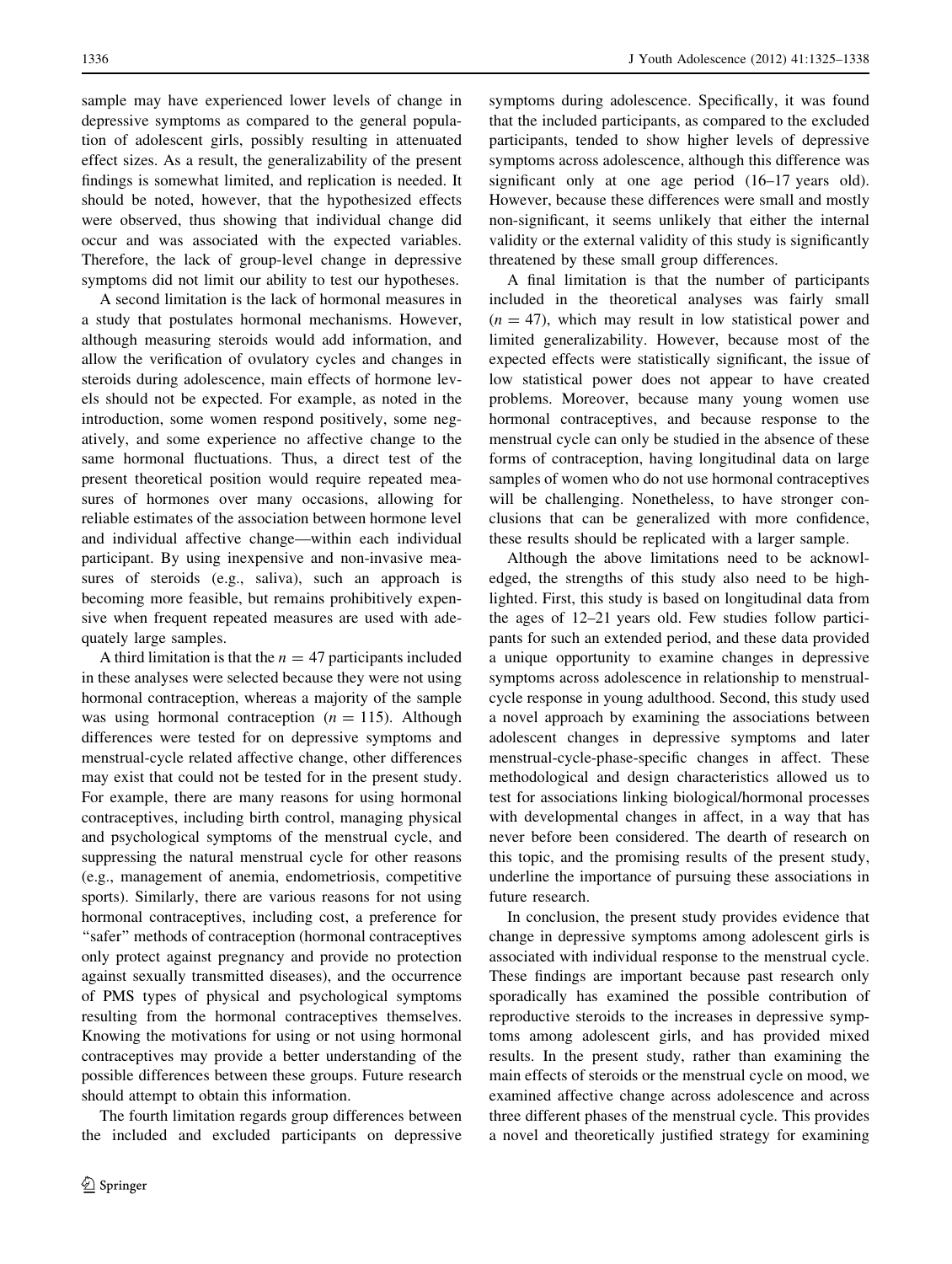<span id="page-12-0"></span>how short-term changes (e.g., menstrual cycle) and longterm changes (e.g., pubertal maturation) in reproductive steroids may contribute to individual wellness among adolescent girls and young adult women. These findings suggest that future research should consider carefully how increasing and fluctuating levels of reproductive steroids influence the developing wellness of adolescent girls. A better understanding of these developmental effects may provide opportunities for intervention and prevention programs that focus on correct attributions regarding emotional, behavioral and relationship difficulties that may be caused by individual response to hormonal changes.

Acknowledgments This study was supported by research grants from the Social Sciences and Humanities Research Council of Canada and from the Fonds Québécois pour la Recherche sur la Société et la Culture.

Conflict of interest The authors declare that they have no conflicts of interest.

#### References

- Angold, A., Costello, E. J., Erkanli, A., & Worthman, C. M. (1999). Pubertal changes in hormone levels and depression in girls. Psychological Medicine, 29, 1043–1053.
- Angold, A., & Rutter, M. (1992). Effects of age and pubertal status on depression in a large clinical sample. Development and Psychopathology, 4, 5–28.
- Bancroft, J., Boyle, H., Warner, P., & Fraser, H. M. (1987). The use of an LHRH agonist, Buserelin, in the long-term management premenstrual syndrome. Clinical Endocrinology, 27, 171–182.
- Bisaga, K., Petkova, E., Cheng, J., Davies, M., Feldman, J. F., & Whitaker, A. H. (2002). Menstrual functioning and psychopathology in a county-wide population of high school girls. Journal of the Academy of Child and Adolescent Psychiatry, 41, 1197–1204.
- Bloch, M., Rotenberg, N., Koren, D., & Klein, E. (2005). Risk factors associated with the development of postpartum mood disorders. Journal of Affective Disorders, 88, 9–18.
- Boivin, M., Poulin, F., & Vitaro, F. (1994). Depressed mood and peer rejection in childhood. Development and Psychopathology, 6, 483–498.
- Brooks-Gunn, J. (1988). Antecedents and consequences of variations in girls' maturational timing. Journal of Adolescent Health Care, 9, 365–373.
- Brooks-Gunn, J., & Warren, M. P. (1989). Biological and social contributions to negative affect in young adolescent girls. Child Development, 60, 40–55.
- Derman, O., Kanbur, N. Ö., Tokur, T. E., & Kutluk, T. (2004). Premenstrual syndrome and associated symptoms in adolescent girls. European Journal of Obstetrics & Gynecology and Reproductive Biology, 116, 201–206.
- Dorn, L. D., Negriff, S., Huang, B., Pabst, S., Hillman, J., Braverman, P., et al. (2009). Menstrual symptoms in adolescent girls: Association with smoking, depressive symptoms, and anxiety. Journal of Adolescent Health, 44, 237–243.
- Dorn, L. D., Nottelmann, E. D., Susman, E. J., Inoff-Germain, G., Cutler, G. B., Jr., & Chrousos, G. P. (1999). Variability in hormone concentrations and self-reported menstrual histories in

young adolescents: Menarche as an integral part of a developmental process. Journal of Youth and Adolescence, 28, 283–304.

- Dubrovsky, B. O. (2005). Steroids, neuroactive steroids and neurosteroids in psychopathology. Progress in Neuro-Psychopharmacology and Biological Psychiatry, 29, 169–192.
- Endicott, J., & Halbreich, U. (1982). Psychobiology of Premenstrual change. Psychopharmacology Bulletin, 18, 109–112.
- Epperson, C. N., Haga, K., Mason, G. F., Sellers, E., Gueorguieva, R., Zhang, W., et al. (2002). Cortical  $\gamma$ -aminobutyric acid levels across the menstrual cycle in healthy women and those with premenstrual dysphoric disorder. Archives of General Psychiatry, 59, 851–858.
- Finch, A. J., Saylor, C. F., & Edwards, G. L. (1985). Children's depression inventory: Gender and grade norms for normal children. Journal of Consulting and Clinical Psychology, 53, 424–425.
- Freeman, E. W., Sammel, M. D., Rinaudo, P. J., & Sheng, L. (2004). Premenstrual syndrome as a predictor of menopausal symptoms. Obstetrics and Gynecology, 103, 960–966.
- Führer, R., & Rouillon, F. (1989). La version française de l'échelle CES-D (Center for epidemiologic studies depression scale). European Psychiatry, 4, 163–166.
- Fundulis, T., Berney, T. P., Kolvin, O., Famuyiva, O. O., Barrett, T., Bhate, S., et al. (1991). Reliability and validity of two rating scales in the assessment of childhood depression. British Journal of Psychiatry, 159, 36–40.
- Gallant, S. J., Popiel, D. A., Hoffman, D. M., Chakraborty, P. K., & Hamilton, J. A. (1992). Using daily ratings to confirm premenstrual syndrome/late luteal phase dysphoric disorder. Part I. Effects of demand characteristics and expectations. Psychosomatic Medicine, 54, 149–166.
- Ge, X., Conger, R. D., & Elder, G. H. (2001). Pubertal transition, stressful life events, and the emergence of gender differences in adolescent depressive symptoms. Developmental Psychology, 37, 404–417.
- Golub, S., & Harrington, D. M. (1981). Premenstrual and menstrual mood changes in adolescent women. Journal of Personality and Social Psychology, 41, 961–965.
- Halbreich, U., & Kahn, L. S. (2001). Role of estrogen in the aetiology and treatment of mood disorders. CNS Drugs, 15, 797–817.
- Hankin, B. L., & Abramson, L. Y. (2001). Development of gender differences in depression: an elaborated cognitive vulnerabilitytransactional stress theory. Psychological Bulletin, 127, 773–796.
- Hankin, B. L., Abramson, L. Y., Moffitt, T. E., Silva, P. A., McGee, R., & Angell, K. E. (1998). Development of depression from preadolescence to young adulthood: Emerging gender differences in a 10-year longitudinal study. Journal of Abnormal Psychology, 107, 128–140.
- Hart, W. G., Coleman, G. J., & Russell, J. W. (1987). Assessment of premenstrual symptomatology: A re-evaluation of the predictive validity of self-report. Journal of Psychosomatic Research, 31, 185–190.
- Hillen, T. I. J., Grbavac, S. L., Johnston, P. J., Straton, J. A. Y., & Keogh, J. M. F. (1999). Primary dysmenorrhea in young western Australian women: Prevalence, impact, and knowledge of treatment. Journal of Adolescent Health, 25, 40–45.
- Jöreskog, K. G., & Sörbom, D. (1996). LISREL 8: User's reference guide. Chicago: Scientific Software.
- Kiesner, J. (2009). Physical characteristics of the menstrual cycle and premenstrual depressive symptoms. Psychological Science, 20, 763–770.
- Kiesner, J. (2011). One woman's low is another woman's high: Paradoxical effects of the menstrual cycle. Psychoneuroendocrinology, 36, 68–76.
- Kiesner, J., & Pastore, M. (2010). Day-to-day co-variations of psychological and physical symptoms of the menstrual cycle: